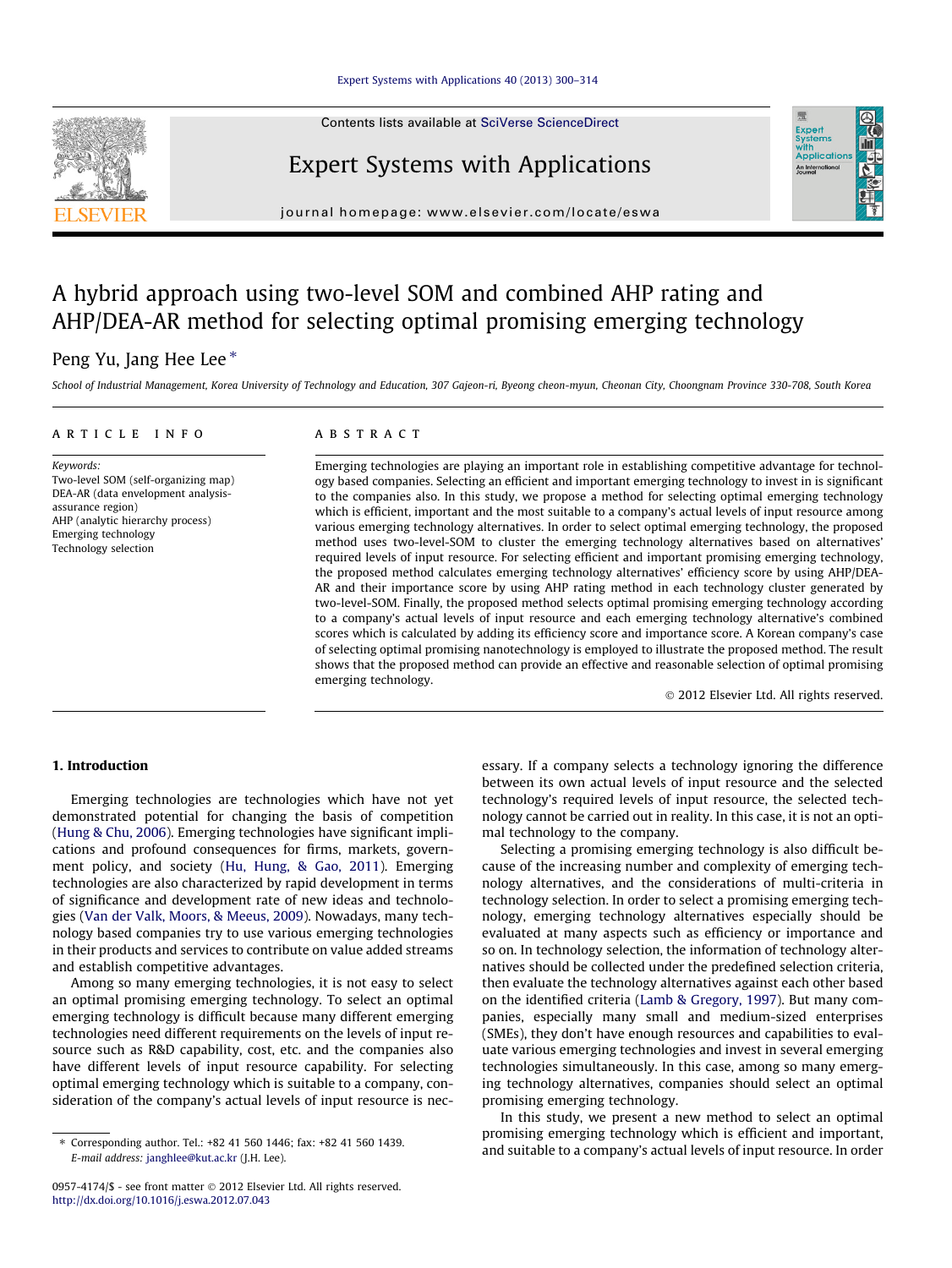to select an optimal emerging technology, the proposed method first uses two-level self-organizing map (two-level SOM) to cluster emerging technology alternatives with similar levels of input resource. Two-level SOM is a clustering method which is composed of self-organizing map (SOM) and K-means ([Vesanto & Alhoniemi,](#page--1-0) [2000](#page--1-0)).

In order to select promising emerging technologies, the proposed method combinedly uses AHP/DEA-AR and AHP rating method. Analytic hierarchy process (AHP)/Data Envelopment Analysis-Assurance Region (DEA-AR) is used to measure the efficiency of emerging technology alternatives by hybrid using AHP and DEA. The efficiency of emerging technology alternatives can be evaluated by comparing emerging technology's input resource and output result. In AHP/DEA-AR, AHP is used first to set assurance region (AR) to restrict the weights' distributions for using DEA-AR, then, DEA-AR uses the AR set by AHP to calculate the efficiency of emerging technology alternatives. The efficiency value is defined as DEA score in this study. AHP rating method is used to evaluate the importance of emerging technology alternatives, which is different from the traditional AHP. The importance of emerging technology alternatives can be evaluated by degree of society's need and government's support to an emerging technology. When there are a large number of alternatives and pair-wise comparison is impracticable, AHP rating method is particularly useful [\(Sueyoshi, Shang, & Chiang, 2009\)](#page--1-0). In this study, we use AHP rating method instead of pair-wise comparison to evaluate importance of emerging technology alternatives because of the large number of emerging technology alternatives which are independent with each other. The importance value is defined as AHP score in this study. At last, the proposed method calculates each emerging technology alternative's combined score by adding the alternative's DEA score and AHP score. The promising emerging technology is selected according to combined scores of emerging technology alternatives.

This study organizes the remaining structure as follows. In the literature review, technology selection, introduction of two-level SOM, DEA-AR and AHP rating method are introduced. The third section introduces the procedures of the proposed method. Then, the proposed method is applied to a case of the Korean company A's optimal promising nanotechnology selection and the process of optimal promising nanotechnology selection is explained. The final section discusses the conclusion.

#### 2. Literature review

#### 2.1. Emerging technology

Emerging technologies are core technologies which are uniquely necessary to product, production, or services of the industry, but have not been improved to be potential for changing the basis of competition [\(Hung & Chu, 2006\)](#page--1-0). The emerging technologies embedded in the enabled products or processes contribute to adding values and establish competitive advantages for newly established companies. The emerging technologies also have the potential to create a new industry [\(Adner & Levinthal, 2002; Day,](#page--1-0) [Schoemaker, & Gunther, 2000](#page--1-0)). Therefore, when selecting or developing any emerging technology, it is important and necessary to identify the technology fields with strategic importance and technological competitive advantage to invest in [Shen, Chang, Lin, and](#page--1-0) [Yu \(2010\)](#page--1-0).

Emerging technology has been researched by many researchers recently. For example, [Shen et al. \(2010\)](#page--1-0) researched the organic light emitting diode (OLED) technology in Taiwan. [Hung and Chu](#page--1-0) [\(2006\)](#page--1-0) discussed the situation of biochips and nanotechnology in Taiwan. In emerging technological fields, demand is unclear, so it reduces the applicability of diffusion research ([Van der Valk](#page--1-0) [et al., 2009](#page--1-0)). Many approaches that have been employed on emerging technologies are the socio-cognitive and institutional approach ([Bijker & Law, 1992; Garud & Rappa, 1994; Rao and Singh,2001;](#page--1-0) [Van de Ven, Polley, Garud, & Venkataraman, 1999\)](#page--1-0). These researches have provided deep analyses of ways in which a specific invention can evolve in laboratories and new business ventures, and they reported shifting evaluation criteria to the function and quality of inventions. These studies showed how an invention is developed. At the early stage of their development, the direction of the innovation process can be influenced, but their implications can hardly be foreseen. This poses considerable challenges for evaluating the emerging technologies ([Torsten, Michael, & Ulrich,](#page--1-0) [2005](#page--1-0)).

In this study, in order to help companies to evaluate emerging technologies accurately and select an optimal promising emerging technology to invest in, we propose a method considering a company's actual levels of input resource to evaluate the efficiency and importance of emerging technology alternatives.

#### 2.2. Technology selection

Technology selection is a process that involves identifying and evaluating alternatives and choosing among them ([Shen et al.,](#page--1-0) [2010](#page--1-0)). In this process, information about technology alternatives should be collected through many channels and alternatives should be evaluated against each other or some criteria [\(Lamb &](#page--1-0) [Gregory, 1997](#page--1-0)). AHP, a popular method of solving multi-criteria problems [\(Saaty, 1980\)](#page--1-0), is widely used in technology selection ([Tran & Daim, 2008](#page--1-0)). For example, a healthcare technology assessment application using AHP was also presented [\(Sloane, 2004\)](#page--1-0), AHP was used to select the most appropriate technology for seawater desalination ([Hajeeh & Othman, 2005](#page--1-0)), AHP was used to identify criteria and obtain their relationship and weights to select the proposed OLED technology [\(Shen et al., 2010\)](#page--1-0).

DEA is also used in some researches of technology selection. For example, a novel practical common weight multi-criteria decisionmaking (MCDM) DEA approach was proposed for technology selection ([Karsak & Ahiska, 2005](#page--1-0)), a decision method using DEA for technology selection problems was proposed [\(Moutaz, 1995\)](#page--1-0). In previous studies on technology selection, most researchers usually used AHP or DEA alone although the integrated use of AHP and DEA can yield more valid results. The integrated AHP and DEA method has been applied on site selection, evaluation system selection, project evaluation, evaluating facility layout design, and so on ([Bowen, 1990; Ertay, Ruan, & Tuzkaya, 2006; Seifert &](#page--1-0) [Zhu, 1998; Shang & Sueyoshi, 1995; Sinuany-Stern, Mehrez, &](#page--1-0) [Hadad, 2000; Takamura & Tone, 2003; Zhang & Cui, 1991](#page--1-0)), but seldom used on technology selection.

Another problem in the previous studies on technology selection is that they ignore technology alternative's required levels of input resource, and just simply ranked the alternatives after the alternatives were evaluated under the identified criteria by using AHP or DEA. To overcome the limitations in the previous studies, in this study we propose a method that uses a combined AHP/ DEA-AR and AHP rating method considering technology alternative's required levels of input resource for optimal promising emerging technology selection.

The previous studies on technology selection method focused on dealing with cardinal data, not ordinal data [\(Saen, 2006](#page--1-0)). In general, however, technology selection is conducted by carrying out surveys to several experts and then evaluating ordinal rating data collected through surveys. Thus, it is essential to have the technology selection method which can accurately analyze ordinal rating data, because some or all of the criteria in technology evaluation may be ordinal (qualitative), and should be treated as such [\(Saen,](#page--1-0) [2006](#page--1-0)). The addition of subjective judgments to the purely